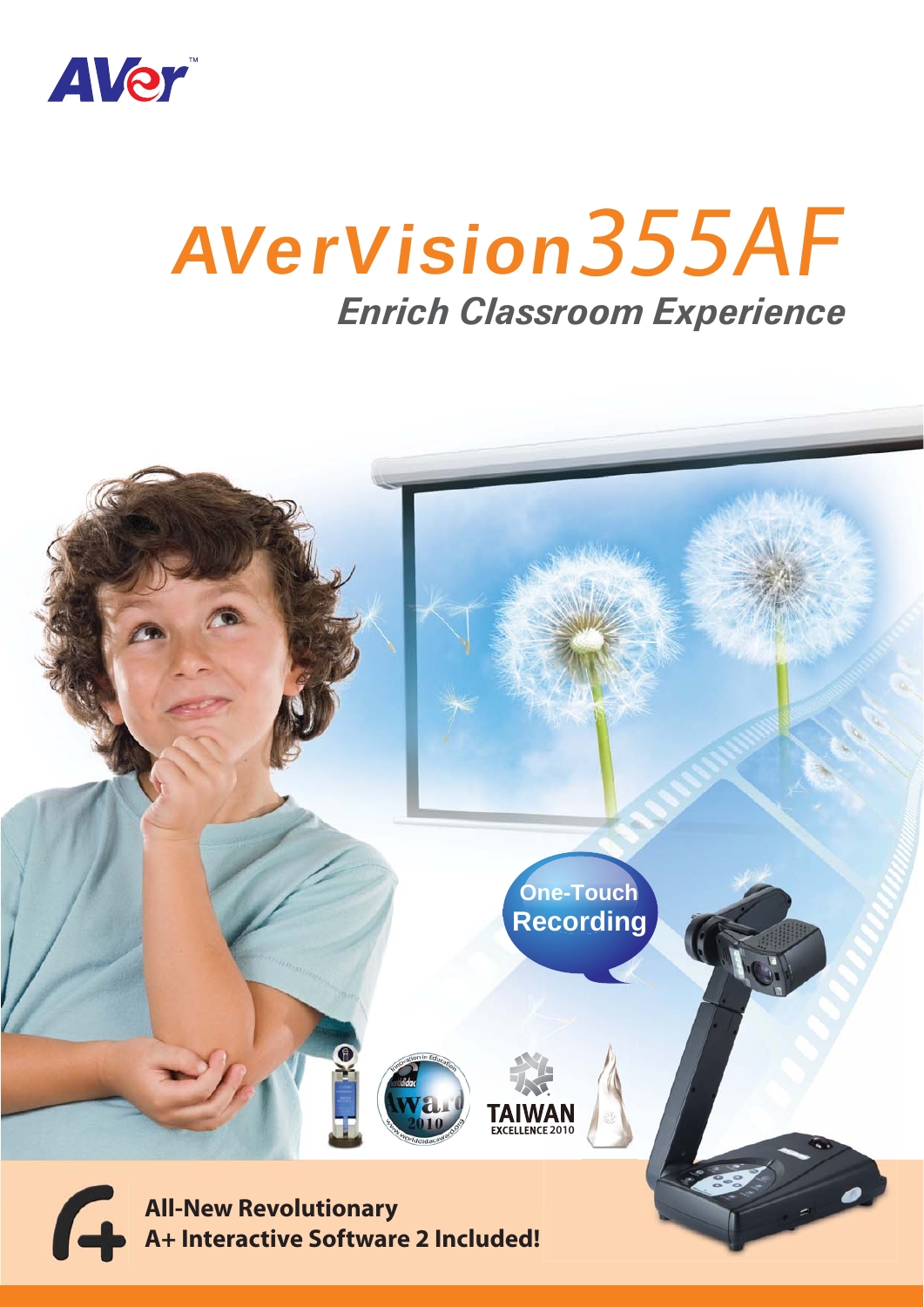# 355AF AVerVision

### **AVerVision Multimedia Classroom**

Embrace the power of clarity with AVer® Optical zoom! With HD1080p image quality, AVerVision355AF is equipped with 5-megapixel CMOS sensor and 10X AVer® Optical zoom to allow close-up observation of tiny subjects in a classroom or lab. To capture valuable teaching/learning moments, simply press the one-touch recording button on the control panel and save it directly to your USB flash drive or SDHC card. Not only that, you can open up infinite presentation possibilities with the revolutionary A+ Interactive Software 2 by pooling digital content from your PC, the Internet, or live images from the visualizer.



#### **Incredibly Clear Images @ 30fps**

5-megapixel camera sensor captures vivid images of documents, 3D objects, and live movements.





# **One-Touch Recording**

Produce in class video simply by pressing the one-touch recording button, and document your presentation with ease.



# **Extended Storage Space**

Record videos or capture 5-megapixel quality pictures, and save them in the built-in memory, SDHC card, or USB flash drive for sharing later.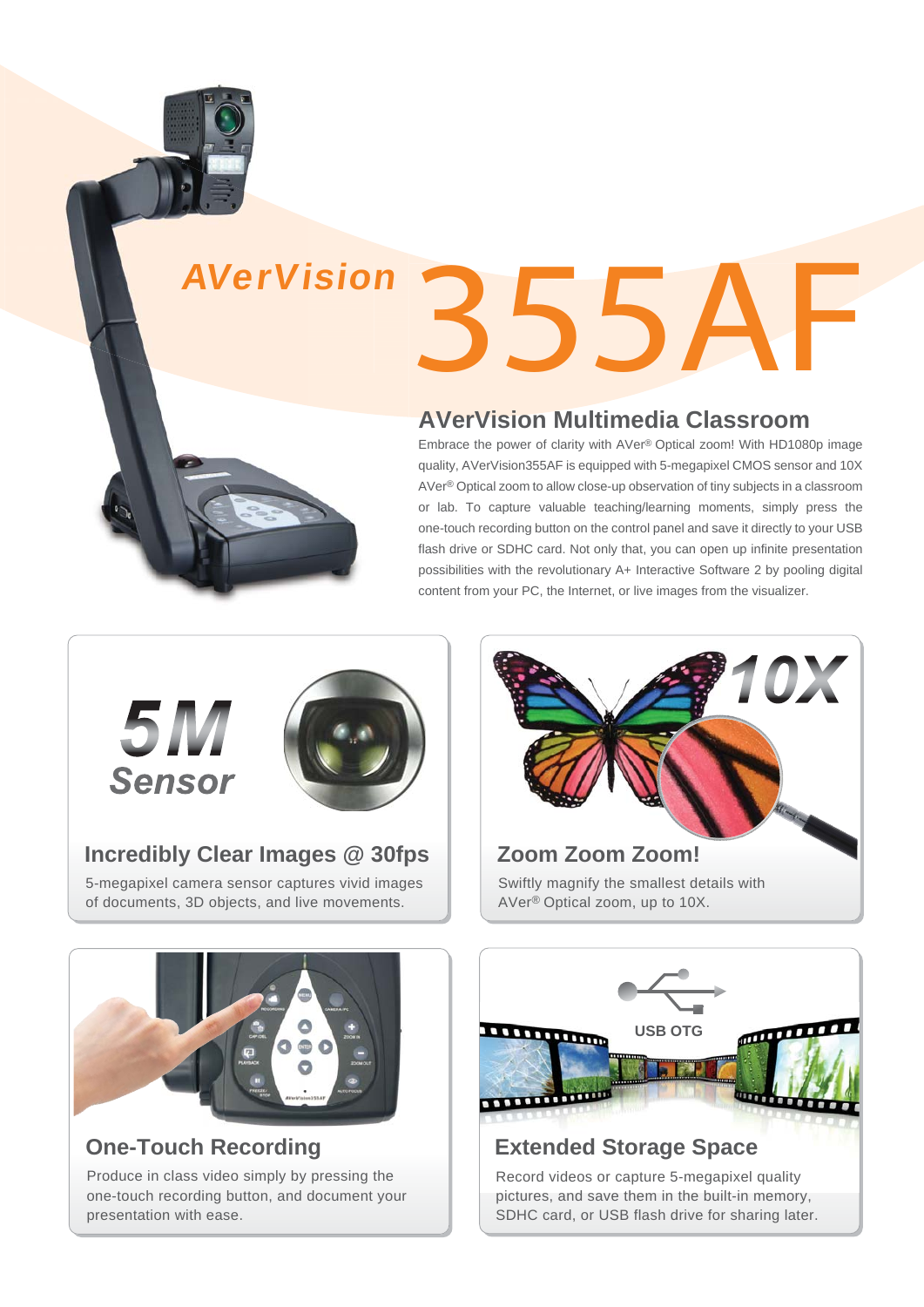



#### Indulge in high quality visual bliss with the HD1080p output resolution. **High Definition Output**



#### Simply insert the SDHC card into the card slot, and instantly share pictures from your favorite digital camera!



# **A+ Interactive Software 2**

- .Master all of the software's great features in a snap thanks to its user-friendly interface
- .Mix and Match content from a Visualizer, a computer, the Internet and user-created material to provide a rich learning experience
- .Annotate, draw, mark or type text over live images from an AVerVision Visualizer using a variety of helpful teaching tools
- $\cdot$  Never be at a loss for teaching materials with the extensive Resource Library